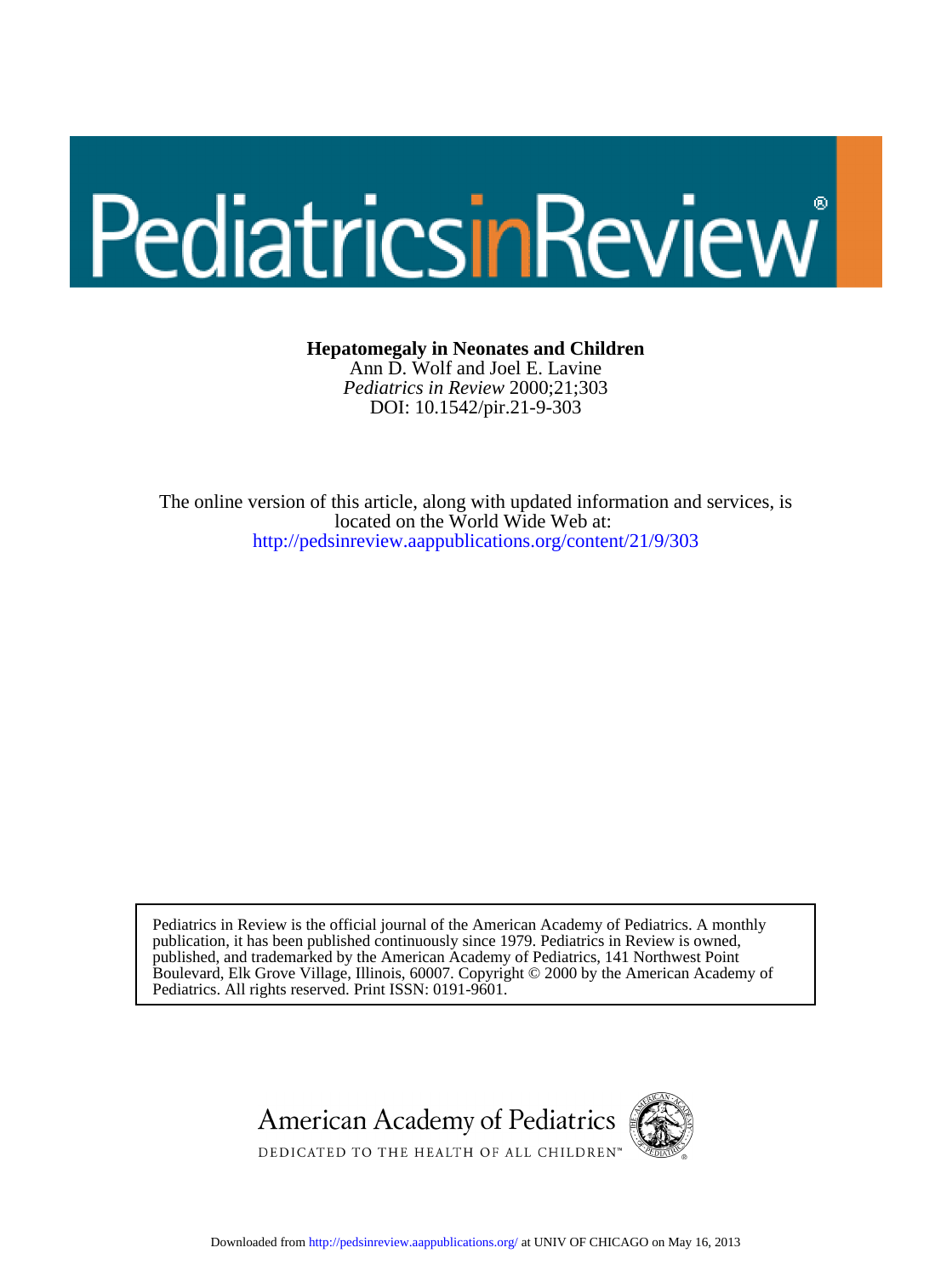# **Hepatomegaly in Neonates and Children**

**Ann D. Wolf, MD,\* and Joel E. Lavine, MD, PhD†**

#### **OBJECTIVES**

*After completing this article, readers should be able to:*

- **1. Identify the possible causes of simultaneous hepatomegaly and splenomegaly.**
- **2. List the important diagnostic considerations in patients who have hepatomegaly.**
- **3. Delineate the most helpful initial radiographic test.**
- **4. Describe what clinical findings occurring concomitantly in a patient who has hepatomegaly suggest metabolic or storage disease.**
- **5. List the risk factors for infectious hepatitis.**

# **Introduction**

Hepatomegaly can represent intrinsic liver disease or may be the presenting physical finding of a generalized disorder. Early diagnosis and treatment of children who have liver disease is important because specific treatments are available for some diseases that can prevent disease progression or hepatic failure.

The presence of a palpable liver does not always indicate hepatomegaly. Normal liver size is based on normative values of liver span by percussion, degree of extension below the right costal margin, or length of the vertical axis estimated from imaging techniques. In general, a liver edge greater than 3.5 cm in newborns and greater than 2 cm in children below the right costal margin suggests enlargement. Liver span is determined by measuring the distance between the upper edge, determined by percussion, and the lower edge, determined by palpation, in the midclavicular line. The lower border also may be determined by auscultation. With the stethoscope placed below the xiphoid, the examiner should gently scratch superiorly, starting in from the right lower quadrant, and listen for sound enhancement as the finger passes over the liver edge. Liver span increases linearly with body weight and age in both genders and correlates more with weight than with

height. The normal range for liver span by percussion at 1 week of age is 4.5 to 5 cm. At 12 years, the normal value for boys is 7 to 8 cm and for girls is 6 to 6.5 cm.

The liver can be displaced inferiorly by the diaphragm or thoracic organs, giving the impression of hepatomegaly. Accumulation of fluid or air in the thorax (eg, pneumothorax) also may displace the liver inferiorly. A retroperitoneal mass, choledochal cyst, or perihepatic abscess also may be mistaken for hepatomegaly. Children who have orthopedic abnormalities such as narrow chest walls or pectus excavatum can erroneously appear to have hepatomegaly. A normal variant of the right lobe of the liver, called a Riedel lobe, may extend far below the right costal margin and be confused as pathologic hepatic enlargement. However, patients who have a Riedel lobe will have no signs, symptoms, or laboratory evidence of liver disease.

# **Pathogenesis**

Hepatomegaly generally occurs via five mechanisms: inflammation, excessive storage, infiltration, congestion, and obstruction (Table 1). Infections from viruses, bacteria, fungi, and parasites promote inflammation-induced hepatomegaly. Toxins, radiation, autoimmune disease, and Kupffer cell hyperplasia also may cause hepatomegaly by this mechanism.

Storage products that accumulate in the enlarged liver include glycogen, fats, metals, and abnormal proteins. Glycogen storage occurs in glycogen storage disease and diabetes mellitus and in some patients receiving parenteral nutrition. Steatosis, the accumulation of fat in the liver, occurs most commonly in overweight children and less commonly in the presence of certain metabolic diseases and diabetes. Metals and abnormal proteins can be stored inappropriately in the liver. For example, hepatomegaly is caused by the accumulation of copper in Wilson disease and the accumulation of abnormal protein in alpha-1-antitrypsin deficiency.

Cellular infiltration can occur from primary tumors of the liver or metastatic disease. Primary tumors can be malignant or benign. Malignant tumors include hepatoblastoma or hepatocellular carcinoma. Benign tumors include hemangiomas, teratomas, and focal nodular hyperplasia. Metastatic infiltration occurs in leukemia, lymphoma, neuroblastoma, and histiocytosis. Parasitic cysts, although uncommon in North America, are a common cause of liver enlargement worldwide. Extramedullary hematopoiesis and hemophagocytic syndrome cause hepatomegaly due to infiltration by blood cells.

Congestive blood flow in the liver causes hepatomegaly. Suprahepatic obstruction from congestive heart failure, restrictive pericardial disease, hepatic vein thrombosis (Budd-Chiari), or suprahepatic vascular webs are examples. Venoocclusive disease causes hepatomegaly by obstructing intrahepatic blood flow. This problem occurs mainly in bone marrow transplant patients. Lastly, obstruction of biliary flow causes hepatic enlargement. This may be due to tumors outside the liver or congenital and acquired problems of the biliary system. Biliary atresia, choledochal cysts, and cholelithiasis are examples of diseases in which bile flow is obstructed.

# **History**

A thorough evaluation of hepatomegaly should begin with a com-

*<sup>\*</sup>Chief Resident.*

*<sup>†</sup> Associate Professor of Pediatrics and Chief, Joint Program in Gastroenterology and Nutrition, Department of Pediatrics, UCSD School of Medicine, San Diego, CA.*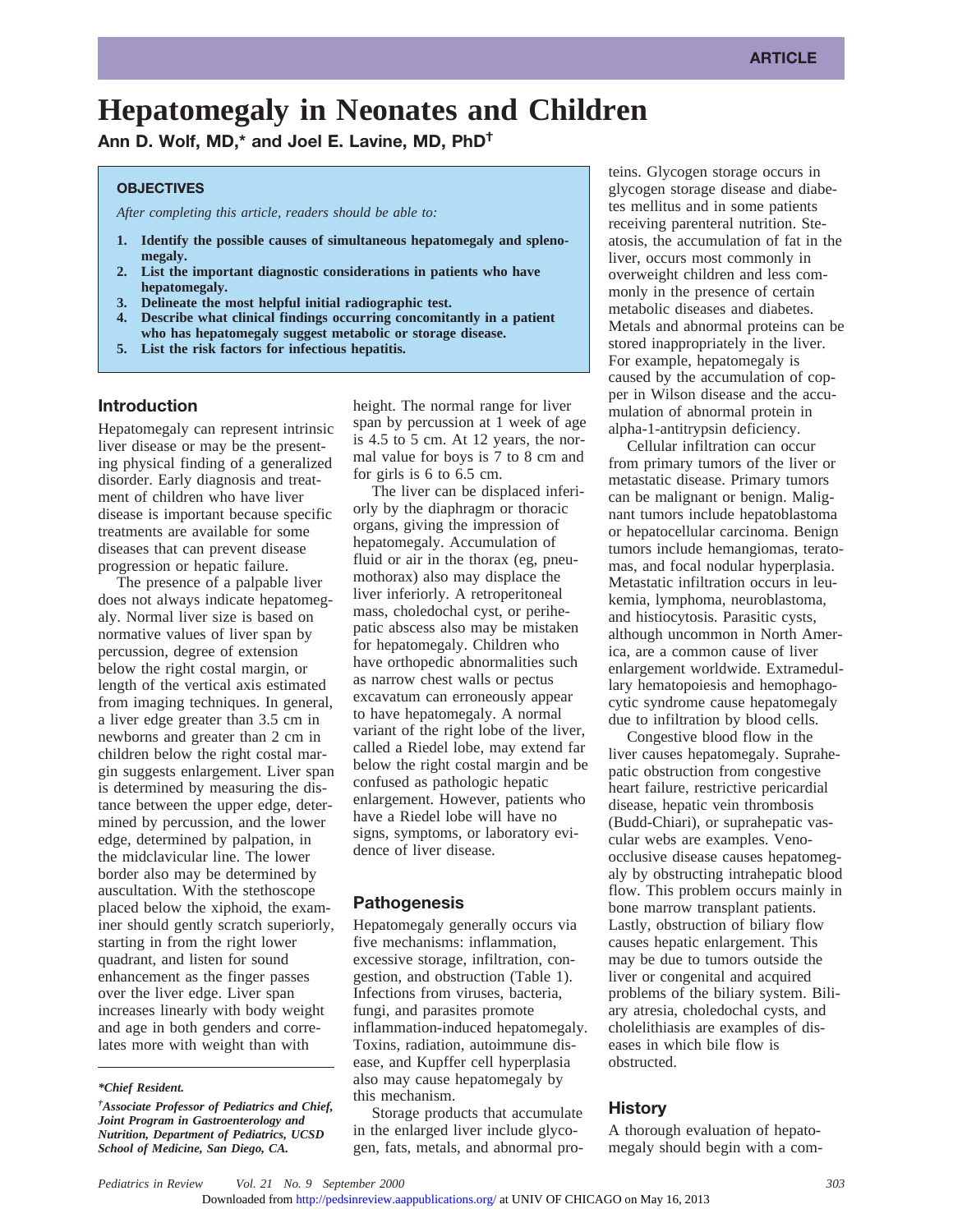| <b>MECHANISM</b>             | <b>REPRESENTATIVE DISEASES</b>                                                                                                                                                                                                                                                                                                                                                                                                                           |
|------------------------------|----------------------------------------------------------------------------------------------------------------------------------------------------------------------------------------------------------------------------------------------------------------------------------------------------------------------------------------------------------------------------------------------------------------------------------------------------------|
| Inflammation                 | • Infections<br>• Toxins<br>• Drugs<br>• Neonatal hepatitis<br>• Autoimmune disease<br>• Kupffer cell heperplasia                                                                                                                                                                                                                                                                                                                                        |
| <b>Inappropriate Storage</b> | • Glycogen<br>Glycogen storage disease, diabetes mellitus, parenteral nutrition<br>• Lipids<br>Wolman disease, Neimann-Pick disease, Gaucher disease<br>$\bullet$ Fat<br>Fatty acid oxidation defect, obesity, diabetes mellitus, parenteral nutrition,<br>mucopolysaccharidoses types I through IV<br>• Metals<br>Copper: Wilson disease<br>Iron: hemochromatosis<br>• Abnormal proteins<br>Alpha-1-antitrypsin<br>Carbohydrate-glycoprotein deficiency |
| Infiltration                 | • Primary neoplastic tumors<br>Hepatoblastoma/Hepatocellular carcinoma<br>• Primary non-neoplastic tumors<br>Hemangioma, hemangioendothelioma, teratoma, focal nodular hyperplasia<br>• Metastatic or disseminated tumors<br>Leukemia, lymphoma, neuroblastoma, histiocytosis<br>$\bullet$ Cysts<br>Parasitic cyst, choledochal cyst, polycystic liver disease<br>• Hemophagocytic syndromes<br>• Extramedullary hematopoiesis                           |
| <b>Vascular Congestion</b>   | • Suprahepatic<br>Congestive heart failure<br>Restrictive pericardial disease<br>Suprahepatic web<br>Hepatic vein thrombosis (Budd-Chiari syndrome)<br>• Intrahepatic<br>Veno-occlusive disease                                                                                                                                                                                                                                                          |
| <b>Biliary Obstruction</b>   | • Cholelithiasis<br>• Choledochal cyst<br>• Biliary atresia<br>• Tumors<br>Hepatic<br><b>Biliary</b><br>Pancreatic<br>Duodenal                                                                                                                                                                                                                                                                                                                           |

# **TABLE 1. Mechanisms of Hepatomegaly and Representative Diseases**

plete history. In the neonate, a history of hyperbilirubinemia after 2 weeks of age requires rapid assessment of the underlying disorder to rule out extrahepatic biliary atresia. A family history of early infant death or hepatic, neurodegenerative, or psychiatric disease suggests a metabolic etiology. Eliciting

a careful birth history may uncover risk factors for perinatally acquired infections, such as maternal intravenous drug use, maternal infections, or previous blood transfusions. Prenatal history of Rh or ABO incompatibility suggests isoimmunization and hemolysis as the cause of hepatomegaly. Maternal infections that

can be transmitted to the fetus or neonate include hepatitis B, toxoplasmosis, syphilis, cytomegalovirus, rubella, herpes simplex, enterovirus, rubella, and human immunodeficiency virus. A history of an umbilical catheter increases the risk for hepatic abscess. A history of prolonged hyperbilirubinemia in infancy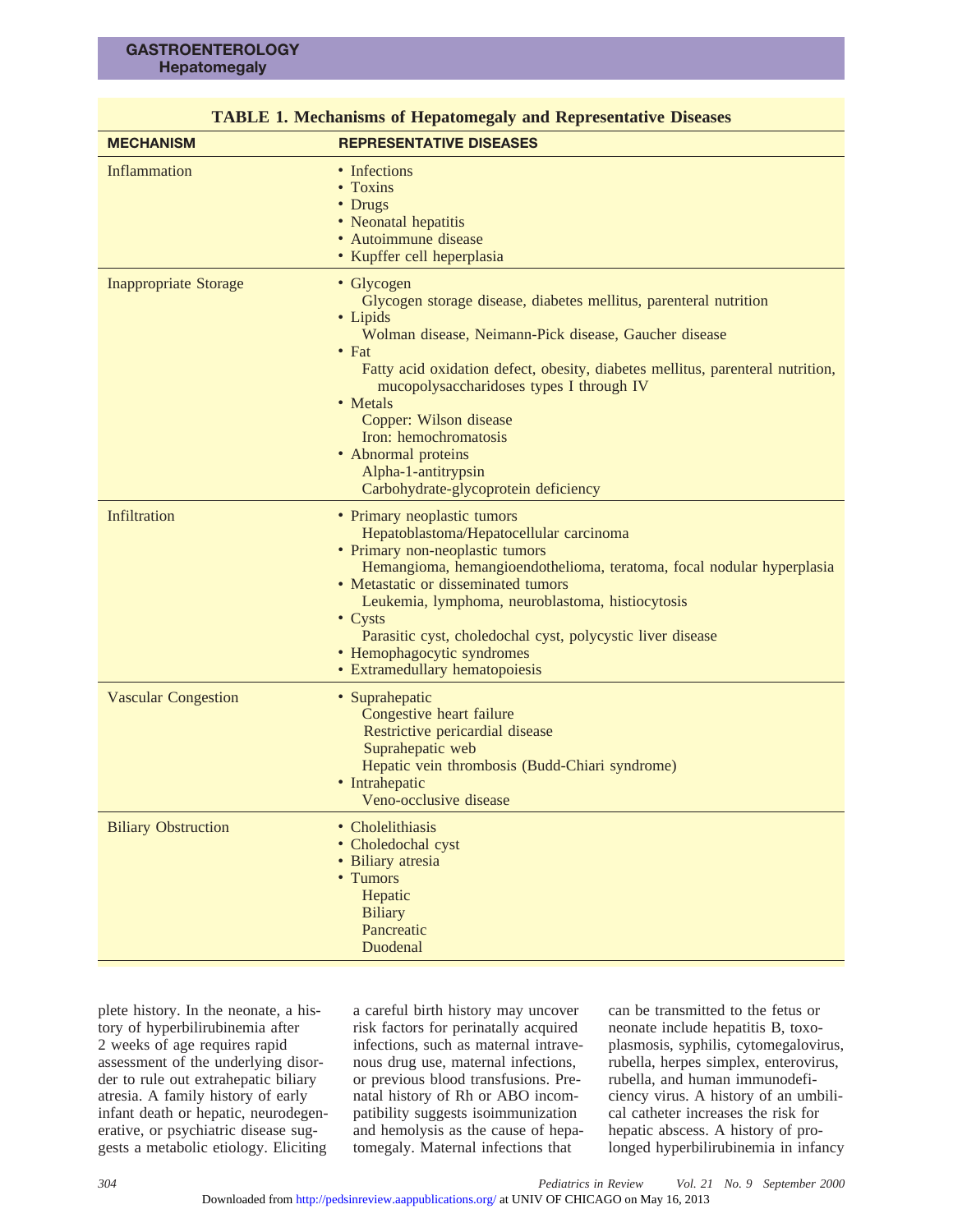may point to cystic fibrosis or alpha-1-antitrypsin deficiency. Delayed passage of meconium also suggests cystic fibrosis.

In the child and adolescent, careful questioning about foreign travel, ingestion of shellfish or drugs, and environmental toxins may reveal risk factors for acute hepatitis or parasitic disease. A history of poor weight gain, vomiting, diarrhea, distinctive odors, loss of developmental milestones, complex seizure disorder, or hypotonia suggests a metabolic disease. A history of hyperbilirubinemia with or without acholic stools and dark urine indicates hepatic dysfunction. Acholic stool usually suggests obstruction of the biliary tract, but it also can be seen in severe hepatocellular injury. Acute onset of hepatomegaly associated with hyperbilirubinemia in an older child raises the suspicion of infection with hepatitis A. Exposure to blood products, having a tattoo, and illicit intravenous drug use are risk factors for hepatitis C and B infection. Commonly used medications that may cause hepatic enlargement include nonsteroidal anti-inflammatory agents, isoniazid, propylthiouracil, and sulfonamides. Systemic symptoms related to chronic inflammatory diseases should be sought in the older child who has hepatomegaly. A history of inflammatory bowel disease or immunodeficiency increases the likelihood for primary sclerosing cholangitis.

# **Physical Examination**

A careful physical examination often can narrow the diagnostic considerations (Table 2). In addition to size, liver nodularity and firmness should be assessed. Auscultation over the liver may detect bruits or increased flow to the liver. The stigmata of generalized disease processes should be sought. Jaundice (yellowing of the skin and sclera) usually becomes apparent when the serum bilirubin concentration reaches 34.2 to 51.3 mcmol/L (2 to 3 mg/dL). Other nonspecific signs and symptoms of hepatic disease include fatigue, anorexia, weight loss, blood in the stool, and abdominal distention. Signs of chronic liver disease, such as spider angiomas, xanthomas, and

| <b>SIGN/SYMPTOM</b><br><b>POSSIBLE DIAGNOSIS</b><br>Systemic illness<br>Fever<br>Acute and chronic hepatitis<br>Viral infections<br>Hepatic abscess<br>Hemophagocytic lymphohistiocytosis<br><b>Abdominal Findings</b><br>Portal hypertension<br>Splenomegaly<br>Storage disease<br>Infiltration<br>Palpable cyst<br>Hepatic bruit<br>Reticuloendothelial hyperplasia<br>Hemangiomatosis<br>Vomiting/Diarrhea<br>Reye and Reye-like syndromes<br>Fatty acid oxidation disorders<br>Congenital lactic acidemias<br>Organic acidemias<br>Urea cycle defects<br>Glycogen storage disease types 1 and 3<br>Hereditary fructose intolerance<br>Fulminant hepatic failure<br>Wolman disease<br>Failure to Thrive/<br>Glycogen storage disease<br>Hereditary fructose intolerance<br><b>Developmental Delay</b><br>Organic acidemias<br>Wolman disease<br><b>Cystic fibrosis</b><br><b>Distinctive Odors</b><br>Organic acidemias<br>Hepatic failure<br>Peroxisomal disorders<br>Neurologic Deterioration<br>Zellweger syndrome<br>Lysosomal storage disease<br>Neimann-Pick disease<br>Gaucher disease<br>$GM1$ gangliosidosis<br>Mucopolysaccharidosis<br>Wilson disease<br>Hemangiomatosis<br><b>Skin Findings</b><br>Viral hepatitis<br>Cutaneous hemangioma<br><b>TORCH</b> infections<br>Papular acrodermatitis<br>Purpura<br>Wilson disease<br><b>Eye Findings</b><br><b>TORCH</b> infections<br>Cataracts<br>Kayser-Fleischer rings<br>Alagille syndrome<br>Chorioretinitis<br>Posterior embryotoxon<br>Metabolic and storage diseases<br><b>Dysmorphic Features</b><br>Alagille syndrome |  |  |
|--------------------------------------------------------------------------------------------------------------------------------------------------------------------------------------------------------------------------------------------------------------------------------------------------------------------------------------------------------------------------------------------------------------------------------------------------------------------------------------------------------------------------------------------------------------------------------------------------------------------------------------------------------------------------------------------------------------------------------------------------------------------------------------------------------------------------------------------------------------------------------------------------------------------------------------------------------------------------------------------------------------------------------------------------------------------------------------------------------------------------------------------------------------------------------------------------------------------------------------------------------------------------------------------------------------------------------------------------------------------------------------------------------------------------------------------------------------------------------------------------------------------------------------------------------------------------------------------|--|--|
|                                                                                                                                                                                                                                                                                                                                                                                                                                                                                                                                                                                                                                                                                                                                                                                                                                                                                                                                                                                                                                                                                                                                                                                                                                                                                                                                                                                                                                                                                                                                                                                            |  |  |
|                                                                                                                                                                                                                                                                                                                                                                                                                                                                                                                                                                                                                                                                                                                                                                                                                                                                                                                                                                                                                                                                                                                                                                                                                                                                                                                                                                                                                                                                                                                                                                                            |  |  |
|                                                                                                                                                                                                                                                                                                                                                                                                                                                                                                                                                                                                                                                                                                                                                                                                                                                                                                                                                                                                                                                                                                                                                                                                                                                                                                                                                                                                                                                                                                                                                                                            |  |  |
|                                                                                                                                                                                                                                                                                                                                                                                                                                                                                                                                                                                                                                                                                                                                                                                                                                                                                                                                                                                                                                                                                                                                                                                                                                                                                                                                                                                                                                                                                                                                                                                            |  |  |
|                                                                                                                                                                                                                                                                                                                                                                                                                                                                                                                                                                                                                                                                                                                                                                                                                                                                                                                                                                                                                                                                                                                                                                                                                                                                                                                                                                                                                                                                                                                                                                                            |  |  |
|                                                                                                                                                                                                                                                                                                                                                                                                                                                                                                                                                                                                                                                                                                                                                                                                                                                                                                                                                                                                                                                                                                                                                                                                                                                                                                                                                                                                                                                                                                                                                                                            |  |  |
|                                                                                                                                                                                                                                                                                                                                                                                                                                                                                                                                                                                                                                                                                                                                                                                                                                                                                                                                                                                                                                                                                                                                                                                                                                                                                                                                                                                                                                                                                                                                                                                            |  |  |
|                                                                                                                                                                                                                                                                                                                                                                                                                                                                                                                                                                                                                                                                                                                                                                                                                                                                                                                                                                                                                                                                                                                                                                                                                                                                                                                                                                                                                                                                                                                                                                                            |  |  |
|                                                                                                                                                                                                                                                                                                                                                                                                                                                                                                                                                                                                                                                                                                                                                                                                                                                                                                                                                                                                                                                                                                                                                                                                                                                                                                                                                                                                                                                                                                                                                                                            |  |  |
|                                                                                                                                                                                                                                                                                                                                                                                                                                                                                                                                                                                                                                                                                                                                                                                                                                                                                                                                                                                                                                                                                                                                                                                                                                                                                                                                                                                                                                                                                                                                                                                            |  |  |

**TABLE 2. Useful Signs and Symptoms in the Diagnosis of Hepatomegaly**

palmar erythema, are more common among adults. Fever suggests a systemic illness or infection. A neonatal history of intrauterine growth retardation, microcephaly, chorioretinitis,

and purpura accompanied by hepatomegaly strongly suggests congenital infection, which will allow the clinician to tailor the diagnostic evaluation accordingly.

# *Pediatrics in Review Vol. 21 No. 9 September 2000 305*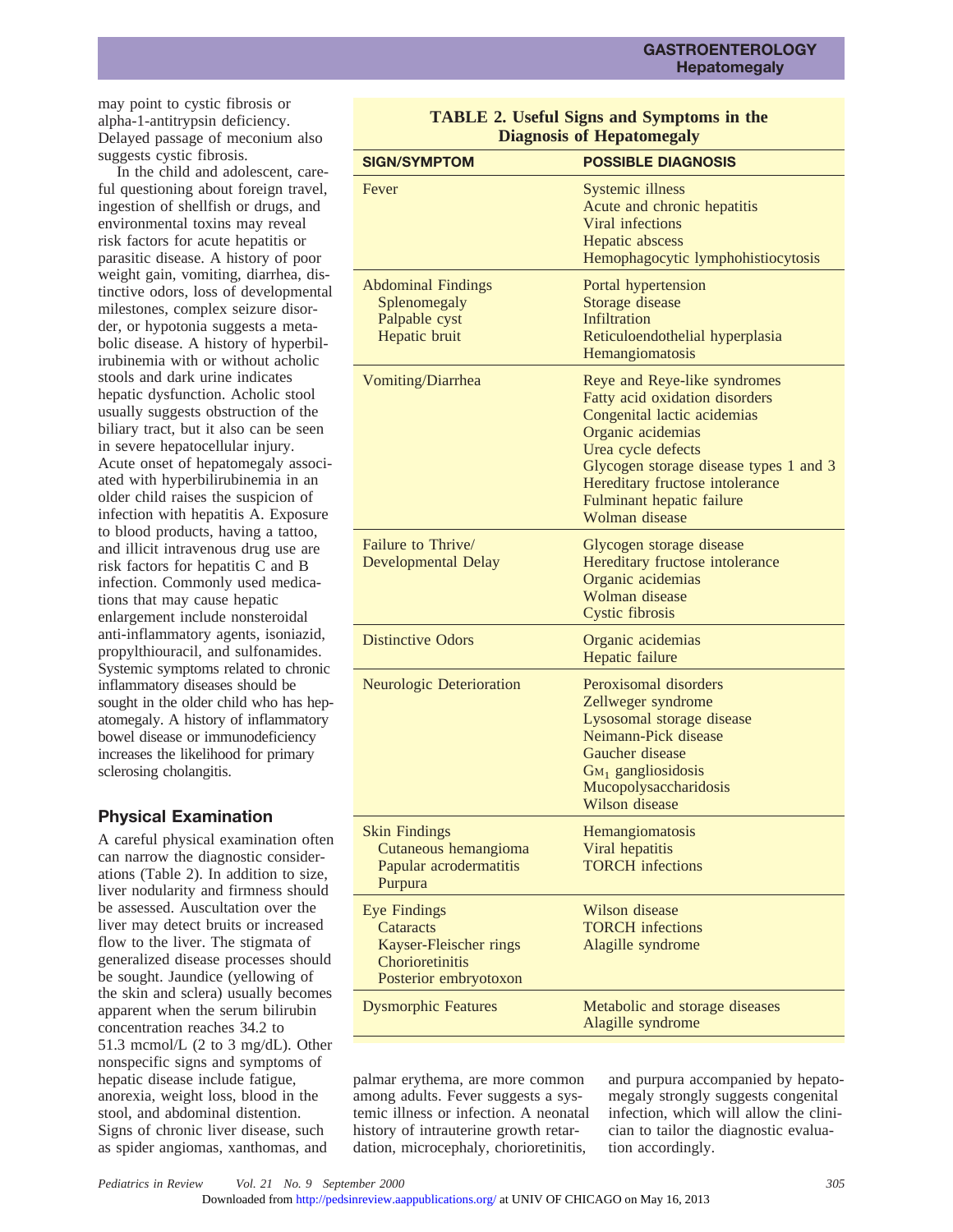# **GASTROENTEROLOGY Hepatomegaly**

Portal hypertension, hepatic infiltration by malignant cells, or storage disease cause splenomegaly as well as hepatomegaly. Other signs of portal hypertension include ascites or a prominent abdominal venous pattern. Massive splenomegaly is more common with storage diseases and malignancies than with portal hypertension. An altered sensorium may be due to a metabolic disease. Failure to thrive and hepatomegaly in infancy result from a metabolic disease such as glycogen storage, hereditary fructose intolerance, galactosemia, or cystic fibrosis. If the patient has a distinctive breath or urine odor, consider organic acidemias. Cutaneous hemangiomas or a hepatic bruit suggests hemangiomatosis. Patients who exhibit progressive neurologic deterioration may have glycogen or lipid storage

disease or Wilson disease. The constellation of mongoloid facies, hypotonia, and neurologic deterioration suggests Zellweger syndrome, a disorder of peroxisomal function. Coarse facial features are seen with the mucopolysaccharidoses. Ocular findings of Kayser-Fleischer rings or cataracts occur in Wilson disease. Papular acrodermatitis (or Gianotti-Crosti syndrome) is a self-limiting dermatosis that may be seen in patients who have viral hepatitis.

# **Laboratory Studies**

Useful laboratory tests for patients who have hepatomegaly are listed in Table 3. Routine evaluations include a complete blood count with differential count and smear, serum chemistry with hepatic profile, and urinalysis and urine culture. Results of the history and physical examination

should tailor the laboratory evaluation and suggest the need for further diagnostic testing. Laboratory studies must be interpreted in the context of age-related changes because many hepatic enzyme levels fluctuate substantially with age. Two true "liver function tests" are measurement of serum albumin and prothrombin time, which assess the synthetic function of the liver directly and may be helpful in monitoring responses to therapy and suggesting a prognosis. The presence of hyperbilirubinemia in a patient who has hepatomegaly suggests cholestasis or hemolytic disease. Cholestatic disease causes predominantly elevations in congugated bilirubin, alkaline phosphatase, and gamma glutamyl transpeptidase. Bilirubin can be fractionated to distinguish between hepatic dysfunction (conjugated/direct bilirubin) and hemolytic

| <b>TYPE OF STUDIES</b> | <b>USEFUL STUDIES</b>                                                                                                                                                                                                         | <b>STUDIES TO CONSIDER</b>                                                                                                                                                                                                                                                                                                                                                                                                                                                                                                                                                                                       |
|------------------------|-------------------------------------------------------------------------------------------------------------------------------------------------------------------------------------------------------------------------------|------------------------------------------------------------------------------------------------------------------------------------------------------------------------------------------------------------------------------------------------------------------------------------------------------------------------------------------------------------------------------------------------------------------------------------------------------------------------------------------------------------------------------------------------------------------------------------------------------------------|
| Laboratory             | Urinalysis<br>Complete blood count<br>Reticulocyte count<br>Electrolytes<br>Glucose<br>Total protein<br>Serum albumin<br>Serum aminotransferases<br><b>Fractionated bilirubin</b><br>Alkaline phosphatase<br>Prothrombin time | Erythrocyte sedimentation rate<br>Ammonia<br>Lactic acid, pyruvic acid<br>Triglycerides<br>Carnitine, acylcarnitine<br>Plasma amino acids<br>Urine organic acids<br>Fibrinogen<br>D-dimers<br><b>TORCH</b> titers<br>Hepatitis serologies<br>Alpha-fetoprotein<br>Purified protein derivative of tuberculin<br>Sweat chloride<br>Ceruloplasmin<br>Twenty-four-hour urinary copper excretion<br><b>Blood</b> culture<br>Stool for ova and parasites<br>Ferritin<br><b>TIBC</b><br>Serum alpha-1-antitrypsin<br>Antinuclear antibodies<br>Anti-smooth muscle antibodies<br>Anti-liver/kidney microsomal antibodies |
| Imaging                | Abdominal ultrasonography<br>with Doppler flow                                                                                                                                                                                | Abdominal computed tomography or magnetic<br>resonance imaging<br>Radionuclide biliary scan<br>Cholangiography<br>Cardiac ultrasonography                                                                                                                                                                                                                                                                                                                                                                                                                                                                        |
| Pathology              | Liver biopsy                                                                                                                                                                                                                  | Bone marrow biopsy                                                                                                                                                                                                                                                                                                                                                                                                                                                                                                                                                                                               |

**TABLE 3. Diagnostic Tests Useful in the Evaluation of the Patient Who Has Hepatomegaly**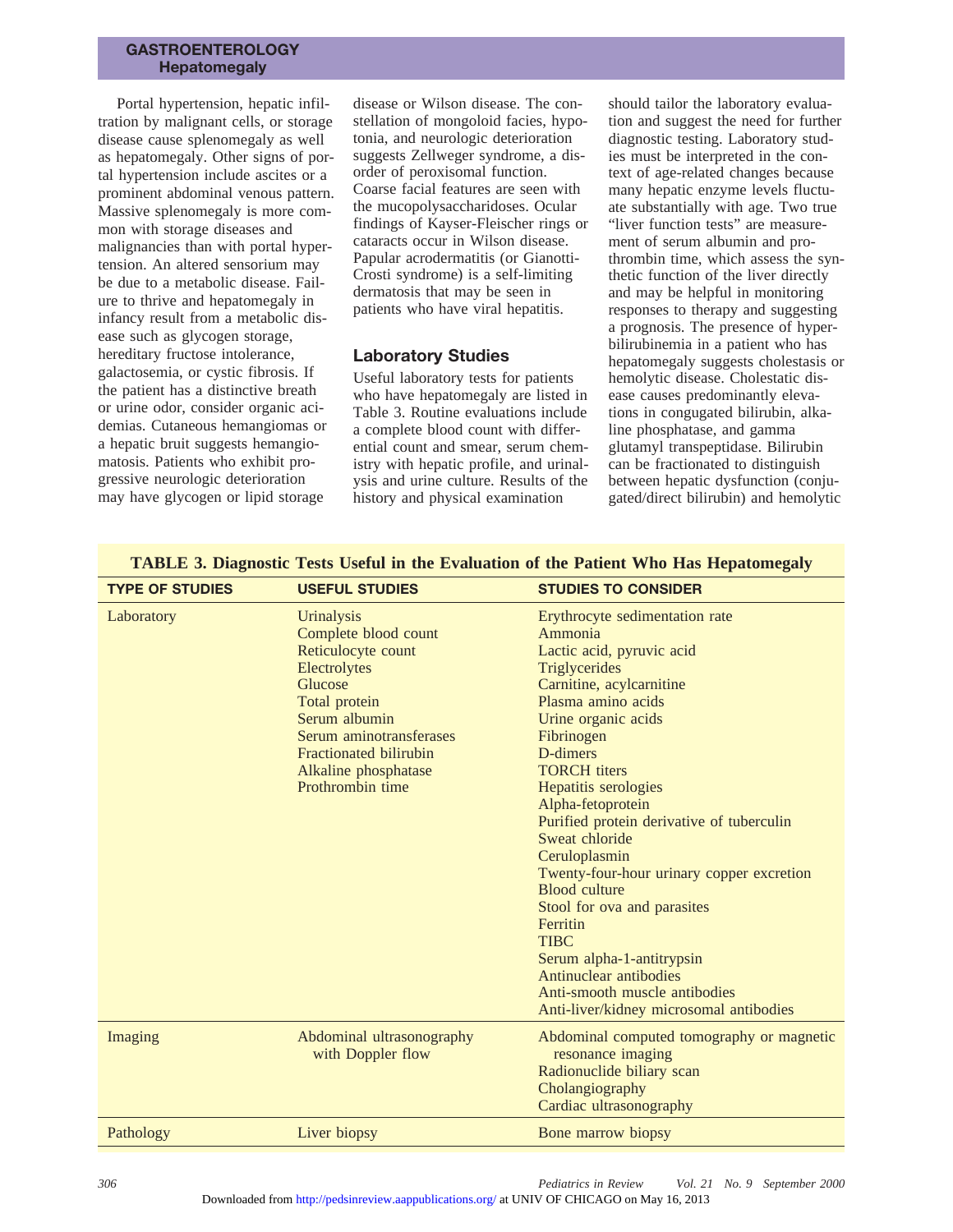disease or congenital disorders of bilirubin metabolism (unconjugated/ indirect bilirubin).

Hepatocellular injury results in a predominant rise in hepatic aminotransferases, which suggests a viral or toxic insult. Alanine aminotransferase is more liver-specific than aspartate aminotransferase, which also is found in other tissues such as muscle. Because cholestasis results in some hepatocyte injury, the pattern of laboratory abnormalities may not be distinct. However, the rise in aminotransferases will be higher than the rises in alkaline phosphatase and gamma-glutamyl transferase levels. The degree of aminotransferase elevation does not correlate well with clinical prognosis; declining aminotransferase levels may indicate a decrease in functioning hepatocytes from ongoing necrosis.

Hepatic synthetic function is assessed by serum albumin and prothrombin time. Prothrombin time rapidly reflects changes in hepatic synthetic function because of the short half-life of some clotting factors. Prolonged prothrombin time may be the result of malabsorption of vitamin K. A decrease in albumin indicates a more chronic problem, but it also may indicate another process, such as proteinlosing enteropathy and chronic infection.

Measurement of serum glucose, ketones, lactic acid, pyruvic acid, amino acids, and uric acid along with urine organic acids is helpful when a metabolic defect is suspected.

# **Imaging Studies**

Imaging studies can help define the problem and direct further diagnostic evaluations. Plain films generally are not useful diagnostically, except in certain cases. The liver may appear denser with iron storage or less dense with fatty infiltration. Calcifications in the liver, the vasculature, or the biliary tree may suggest malignancy or parasites, portal vein thrombosis, or gallstones, respectively.

Ultrasonography with Doppler flow imaging of hepatic vessels usually is the most helpful initial study. It can determine the size and consistency of the liver and visualize mass lesions as small as 1 cm. Ultrasonography is the imaging modality of choice for the biliary tree. It can identify stones, biliary sludge, and biliary anatomy. Hepatic and portal vein blood flow and collateral circulation also are assessed by Doppler ultrasonography.

Computed tomography (CT) or magnetic resonance imaging (MRI) may be superior to ultrasonography in detecting small focal lesions, such as tumors, cysts, or abscesses. When a tumor is suspected, CT is useful to define its extent. CT may be superior for detecting subtle differences in liver density. CT or MRI may differentiate obstructive from nonobstructive causes of cholestasis.

Radionuclide scanning is most helpful in the young infant to distinguish biliary atresia from neonatal hepatitis. In biliary atresia, hepatic uptake of the radionuclide is normal, but excretion into the intestine is absent. In neonatal hepatitis, uptake by the diseased liver parenchyma is impaired, but there is excretion into the intestines. Biliary atresia is diagnosed definitively by cholangiography.

Cholangiography directly visualizes the intra- and extrahepatic biliary tree, which is useful to define cause, extent, and level of obstruction. Intraoperative cholangiography is the method of choice in neonates for ruling out atresia; endoscopic cholangiography is an alternate and less invasive method for older children. Magnetic resonance cholangiopancreatography is a newer noninvasive modality for visualizing the biliary tree.

# **Pathology**

Percutaneous liver biopsy can be performed in infants as young as 1 week of age. This procedure provides adequate tissue for both histologic and biochemical analyses. Clinical history, laboratory studies, and liver histology provide the diagnosis in the majority of cases of hepatomegaly. The histology demonstrates diseases of the parenchyma,

### **GASTROENTEROLOGY Hepatomegaly**

provides tissue for enzyme quantitation, and identifies stored material.

# **Diagnostic Evaluation of the Neonate**

The most frequent causes of hepatomegaly in a neonate are listed in Table 4A. A diagnostic approach to the neonate who has hepatomegaly is outlined in Figure 1. This algorithm is designed to discriminate among the most common diagnostic possibilities. The evaluation of hepatomegaly without splenomegaly in the neonate who has conjugated hyperbilirubinemia should proceed rapidly to exclude biliary atresia because diagnosis and surgical correction are most likely to be successful in establishing bile flow if performed by 8 to 10 weeks of life. A small or absent gallbladder also suggests biliary atresia. A radionuclide excretion study that shows no excretion into the duodenum is suspicious for biliary atresia. These patients should undergo liver biopsy. If the pathology is consistent with the diagnosis of biliary atresia, intraoperative cholangiography should be used to confirm the diagnosis before undertaking a Kasai hepatoportoenterostomy. Further evaluation for a specific cause of liver dysfunction is pursued if liver biopsy is not consistent with biliary atresia. Ultrasonography can identify choledochal cysts or other obstructing mass lesions. Idiopathic neonatal hepatitis is diagnosed after known causes of neonatal hepatitis are excluded. Conjugated hyperbilirubinemia associated with splenomegaly, failure to thrive, or vomiting suggests congenital infection, sepsis, or metabolic disease.

Unconjugated or mixed hyperbilirubinemia associated with splenomegaly suggests congenital infections, increased portal pressures, or extramedullary hematopoiesis. Findings on the physical examination will guide further diagnostic studies to identify the disorders, such as abdominal ultrasonography with Doppler flow, cardiac ultrasonography, or a bone marrow biopsy.

Hepatosplenomegaly in an infant who has no hyperbilirubinemia suggests an obstructive or infiltrative cause. Abdominal ultrasonography is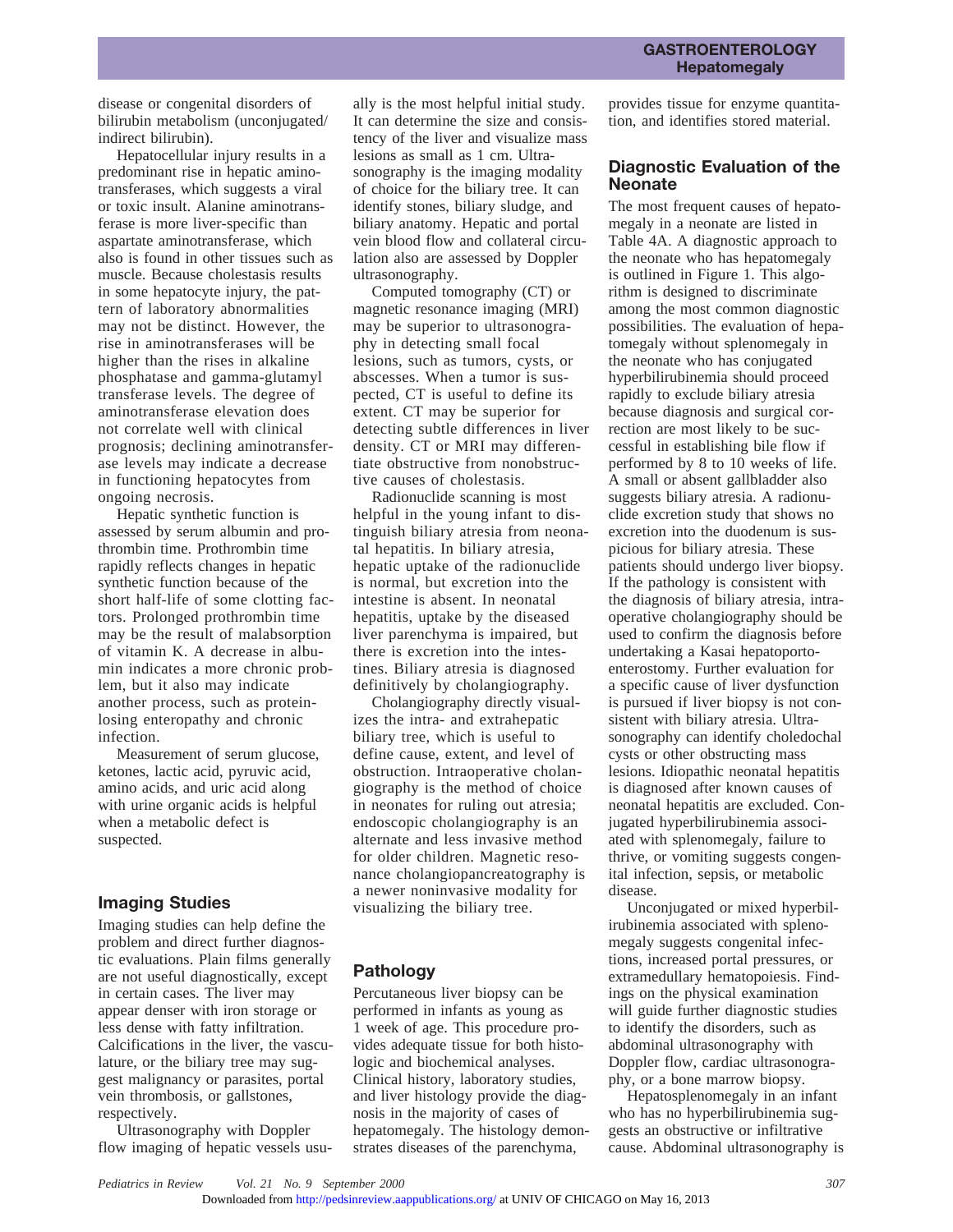# **GASTROENTEROLOGY Hepatomegaly**

| <b>A. NEONATE</b>                                                                                                                                                                                                                                                  |                                                                                                                                                                 | <b>B. CHILD</b>                                                                                                                                                                                                                                               |                                                                                                                                                                                                                                                                                                                                                                                                                                                                                                                             |
|--------------------------------------------------------------------------------------------------------------------------------------------------------------------------------------------------------------------------------------------------------------------|-----------------------------------------------------------------------------------------------------------------------------------------------------------------|---------------------------------------------------------------------------------------------------------------------------------------------------------------------------------------------------------------------------------------------------------------|-----------------------------------------------------------------------------------------------------------------------------------------------------------------------------------------------------------------------------------------------------------------------------------------------------------------------------------------------------------------------------------------------------------------------------------------------------------------------------------------------------------------------------|
| <b>COMMON</b>                                                                                                                                                                                                                                                      | <b>UNCOMMON</b>                                                                                                                                                 | <b>COMMON</b>                                                                                                                                                                                                                                                 | <b>UNCOMMON</b>                                                                                                                                                                                                                                                                                                                                                                                                                                                                                                             |
| <b>Biliary</b> tract obstruction<br>Congestive heart failure<br><b>Drugs</b><br><b>Maternal diabetes</b><br>Malnutrition<br>Metabolic disorders<br>Parenteral nutrition<br>Pseudohepatomegaly<br>Sepsis<br>Storage diseases<br>Viral hepatitis/TORCH<br>infections | Hepatoblastoma/hemangiomatosis<br>Hemophagocytic syndrome/<br>histiocytosis<br>Isoimmunization<br>Neuroblastoma                                                 | Anemias<br><b>Biliary</b> obstruction<br>Congestive heart failure<br><b>Cystic fibrosis</b><br><b>Drugs</b><br>Leukemia/lymphoma<br>Obesity<br>Parasitic infections<br><b>Parenteral nutrition</b><br>Sepsis<br><b>Systemic infections</b><br>Viral hepatitis | Autoimmune hepatitis<br>Alpha-1-antitrypsin<br>deficiency<br><b>Budd-Chiari syndrome</b><br>Constrictive pericarditis<br>Diabetes mellitus<br>Gaucher disease<br>Hemangiomas<br>Hepatic abscess<br>Hepatoblastoma<br>Hepatocellular carcinoma<br>Immune deficiencies<br><b>Metastatic tumors</b><br>Neiman-Pick disease<br>Other metabolic diseases<br>Primary sclerosing<br>cholangitis<br>Systemic juvenile<br>rheumatoid arthritis<br><b>Systemic lupus</b><br>erythematosus<br>Veno-occlusive disease<br>Wilson disease |
| Hepatomegaly<br><b>Screening Laboratary Tests</b><br><b>History</b><br>Physical Examination -<br>NO Hyperbilirubinemia<br>Hyperbilirubinemia $\triangleleft$<br>Fractionate Bilirubin                                                                              |                                                                                                                                                                 |                                                                                                                                                                                                                                                               |                                                                                                                                                                                                                                                                                                                                                                                                                                                                                                                             |
| Elevated indirect<br>or mixed bilirubin                                                                                                                                                                                                                            | <b>Elevated</b> direct<br>bilirubin                                                                                                                             | Splenomegaly                                                                                                                                                                                                                                                  | No splenomegaly                                                                                                                                                                                                                                                                                                                                                                                                                                                                                                             |
| Ultrasonography +/-<br>Liver biopsy                                                                                                                                                                                                                                | Splenomegaly<br>No Splenomegaly                                                                                                                                 | Abdominal<br>Ultrasonography<br>with Doppler                                                                                                                                                                                                                  | Abdominal<br>Ultrasonography                                                                                                                                                                                                                                                                                                                                                                                                                                                                                                |
| Identify:<br>Congestive<br>Identify:<br>heart failure<br>Drugs/toxins<br>Sepsis<br>Hemolytic anemia                                                                                                                                                                | Abdominal Ultrasonography<br><b>TORCH</b> infections<br>Identify:<br>Liver biopsy +/-<br>Choledochal Cyst<br>biliary scan<br>Metabolic diseases<br>Liver tumors | Identify:<br>Vascular obstruction<br>Liver tumors<br>Metabolic diseases                                                                                                                                                                                       | Identify:<br>Primary and<br>metastatic tumors<br>Infants of<br>diabetic mothers<br>Malnutrition                                                                                                                                                                                                                                                                                                                                                                                                                             |
|                                                                                                                                                                                                                                                                    | Identify:<br>Biliary atresia                                                                                                                                    | Identify:<br>Neonatal hepatitis<br>Parenteral nutrition<br>Drugs/toxins                                                                                                                                                                                       |                                                                                                                                                                                                                                                                                                                                                                                                                                                                                                                             |

# **TABLE 4. Causes of Hepatomegaly by Age**

*FIGURE 1. Diagnostic algorithm to arrive at the most common diagnoses for a neonate who has hepatomegaly.*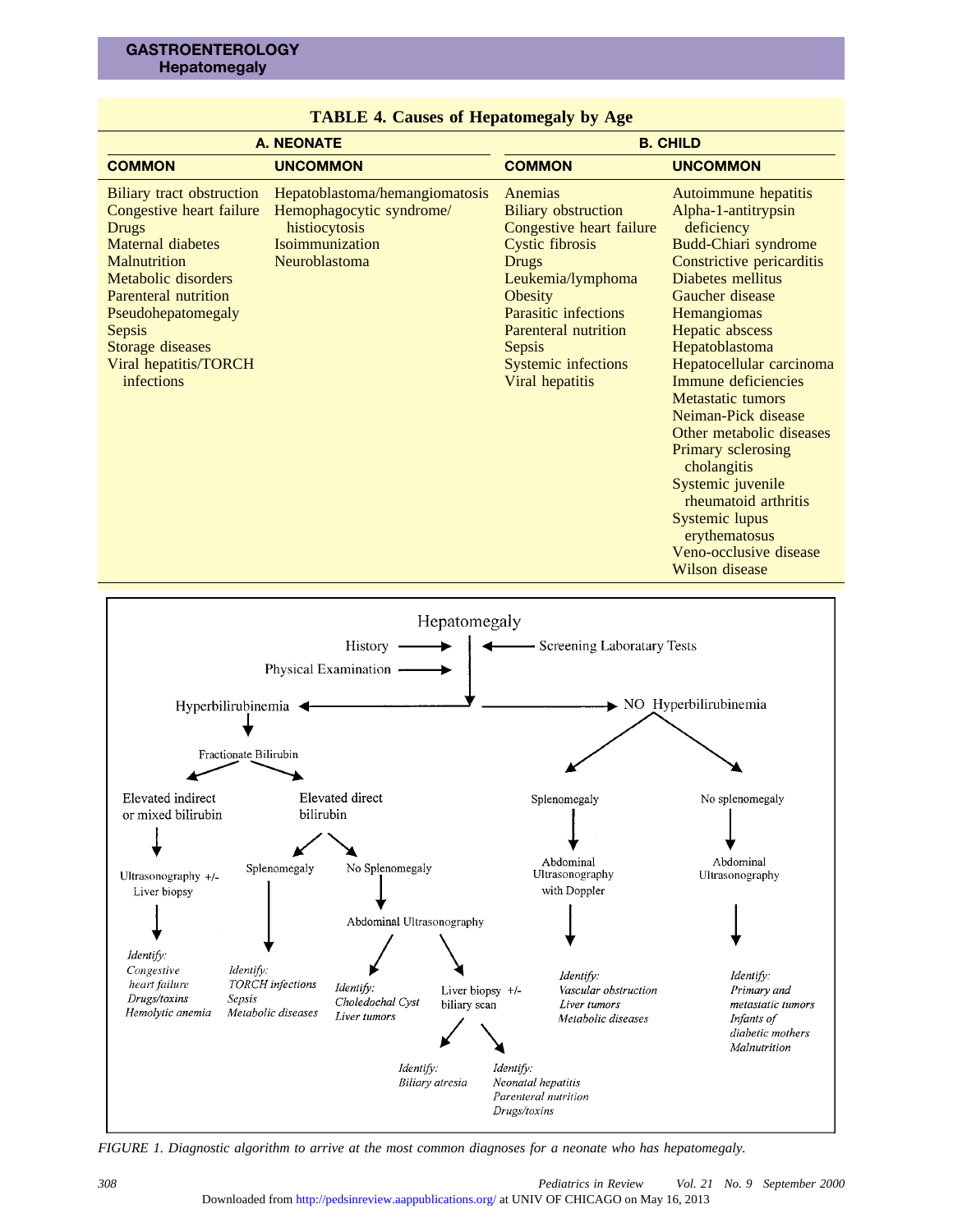indicated to evaluate liver consistency, patency of venous flow, and mass lesions. Liver biopsy is diagnostic for infiltrative diseases.

Hepatomegaly without hyperbilirubinemia or splenomegaly and ultrasonographic findings that are nondiagnostic usually lead to liver biopsy. Primary and metastatic tumors and storage diseases are diagnosed definitively by analysis of liver tissue.

## **Diagnostic Evaluation of the Older Child and Adolescent**

The most common causes of hepatomegaly in children older than 1 year of age are listed in Table 4B. A diagnostic approach for the older child is outlined in Figure 2. A complete history and physical examination often lead to the diagnosis, with only confirmatory testing necessary. For example, a history of known cystic fibrosis makes an extensive evaluation for hepatomegaly unnecessary. The presence of hyperbilirubinemia with associated elevated conjugated bilirubin and elevated aminotransferases prompts an evaluation for viral hepatitis. Other less common disorders that present similarly are drug or toxin exposures, autoimmune hepatitis, and Wilson disease. In the absence of positive serologies for viral hepatitis, testing for these diseases is warranted. Liver biopsy may be necessary to establish, direct, stage, or confirm the diagnosis.

Patients who have conjugated hyperbilirubinemia with a cholestatic pattern of liver test abnormalities usually have an obstructive process and benefit from ultrasonography and possibly cholangiography.

Patients who have an elevated unconjugated bilirubin level and an elevated reticulocyte count should be evaluated for hemolytic disease. Congestive heart failure, restrictive pericardial disease, and infections

## **GASTROENTEROLOGY Hepatomegaly**

should be considered when there is no evidence of hemolysis.

In the absence of hyperbilirubinemia, a child who has hepatosplenomegaly should have a complete blood count with a smear and bone marrow biopsy to determine the presence of malignancy. Hepatosplenomegaly also can be caused by storage disorders, and a careful search for other organ involvement may provide clues to the diagnosis. If indicated by history or physical examination, ultrasonography to search for parasitic cysts is warranted. Finally, a child who does not have hyperbilirubinemia or splenomegaly should undergo ultrasonography and serology to rule out cystic or mass lesions and viral or autoimmune hepatitis.

# **Conclusion**

The evaluation of the child who has hepatomegaly should proceed in a logical and stepwise fashion. A thor-



*FIGURE 2. Diagnostic algorithm to arrive at the most common diagnoses for a child older than 1 year of age who has hepatomegaly.*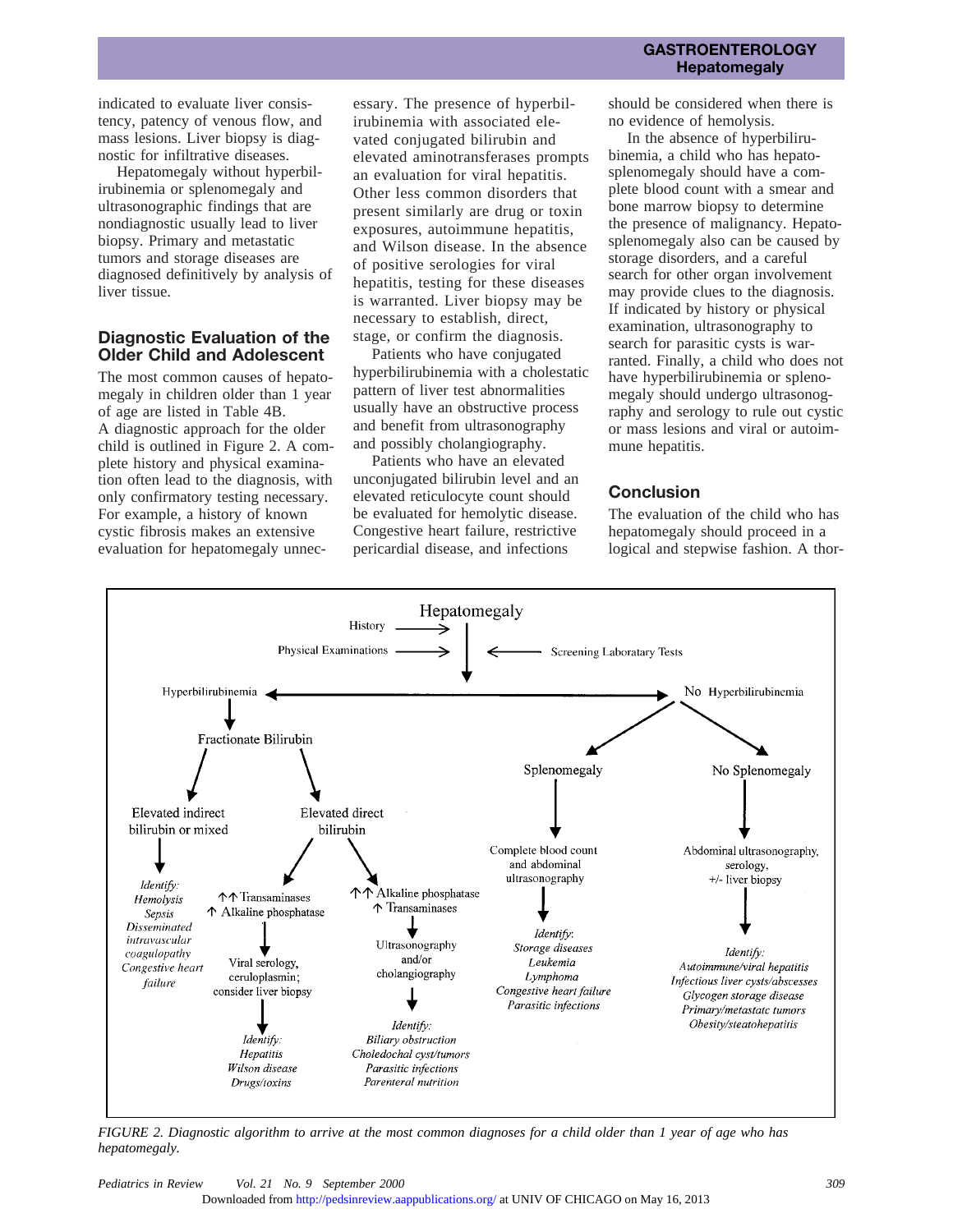#### **GASTROENTEROLOGY Hepatomegaly**

ough history and physical examination often point to the most likely diagnoses. Further evaluation should be tailored to the more likely diagnoses.

# **SUGGESTED READING**

- Gartner JC Jr. Hepatomegaly. In: Gartner JC Jr, Zitelli BJ, eds. *Common and Chronic Symptoms in Pediatrics.* St Louis, Mo: CV Mosby; 1997:355–364
- Tunnessen WW, Roberts KB, eds. *Signs and Symptoms in Pediatrics.* Philadelphia, Pa: Lippincott Williams & Wilkins; 1999: 461–475
- Walker AW, Mathis RK. Hepatomegaly. An approach to differential diagnosis. *Pediatr Clin North Am.* 1975;22:929–942

# **PIR QUIZ**

*Quiz also available online at www.pedsinreview.org.*

- 10. A 3-month-old boy, whom you are seeing for the first time, has been feeding poorly for the past 3 weeks, according to his mother. He has been vomiting a few times each day. The pregnancy was unremarkable, and delivery occurred at term. His birthweight was 3,192 g, and he went home on the second day of life. The family medical history is unremarkable. Physical examination reveals normal vital signs, a current weight of 3,668 kg, hepatosplenomegaly, no jaundice, and reduced muscle bulk. You note the absence of a social smile. These findings are *best* explained by:
	- A. Biliary atresia.
	- B. Hepatic vein thrombosis.
	- C. Hepatitis C infection.
	- D. Hepatoblastoma.
	- E. Wolman disease.
- 11. A 2-week-old boy presents with jaundice. Physical examination reveals hepatomegaly, but the spleen is not palpable. Direct bilirubin is 25.4 mcmol/L (8.3 mg/dL). Of the following, the *most* appropriate initial imaging modality is:
	- A. Computed tomography.
	- B. Doppler ultrasonography. C. Magnetic resonance angiog-
	- raphy.
	- D. Plain film radiography.
	- E. Radionuclide scan.
- 12. During an assessment of a 1-month-old boy who is feeding poorly, you determine the liver span to be 7 cm. Which of the following additional findings *most* strongly suggests an underlying metabolic disorder as an explanation?
	- A. Cutaneous hemangiomas.
	- B. Microcephaly.
	- C. Pectus excavatum.
	- D. Splenomegaly.
	- E. Unusual odor.
- 13. A previously healthy 7-year-old girl presents with a 1-week history of yellow eyes and decreased appetite. She has received all recommended immunizations and has been taking no medications. On physical examination, her skin appears icteric, and the liver span is 10 cm. Total bilirubin is  $277$  mcmol/L (16.2 mg/dL), direct bilirubin is 137 mcmol/L (8.0 mg/dL), alanine aminotransferase is 850 U/L, and alkaline phosphatase is 400 U/L. Of the following, the *most* likely source of the patient's illness is:
	- A. Classmate who was diagnosed with hepatitis A 1 week ago.
	- B. Father who is a hepatitis C carrier.
	- C. Mother who contracted hepatitis B 4 years ago.
	- D. Sashimi that the patient ate at a restaurant 1 month ago.
	- E. Sister who had hepatitis A 1 year ago.